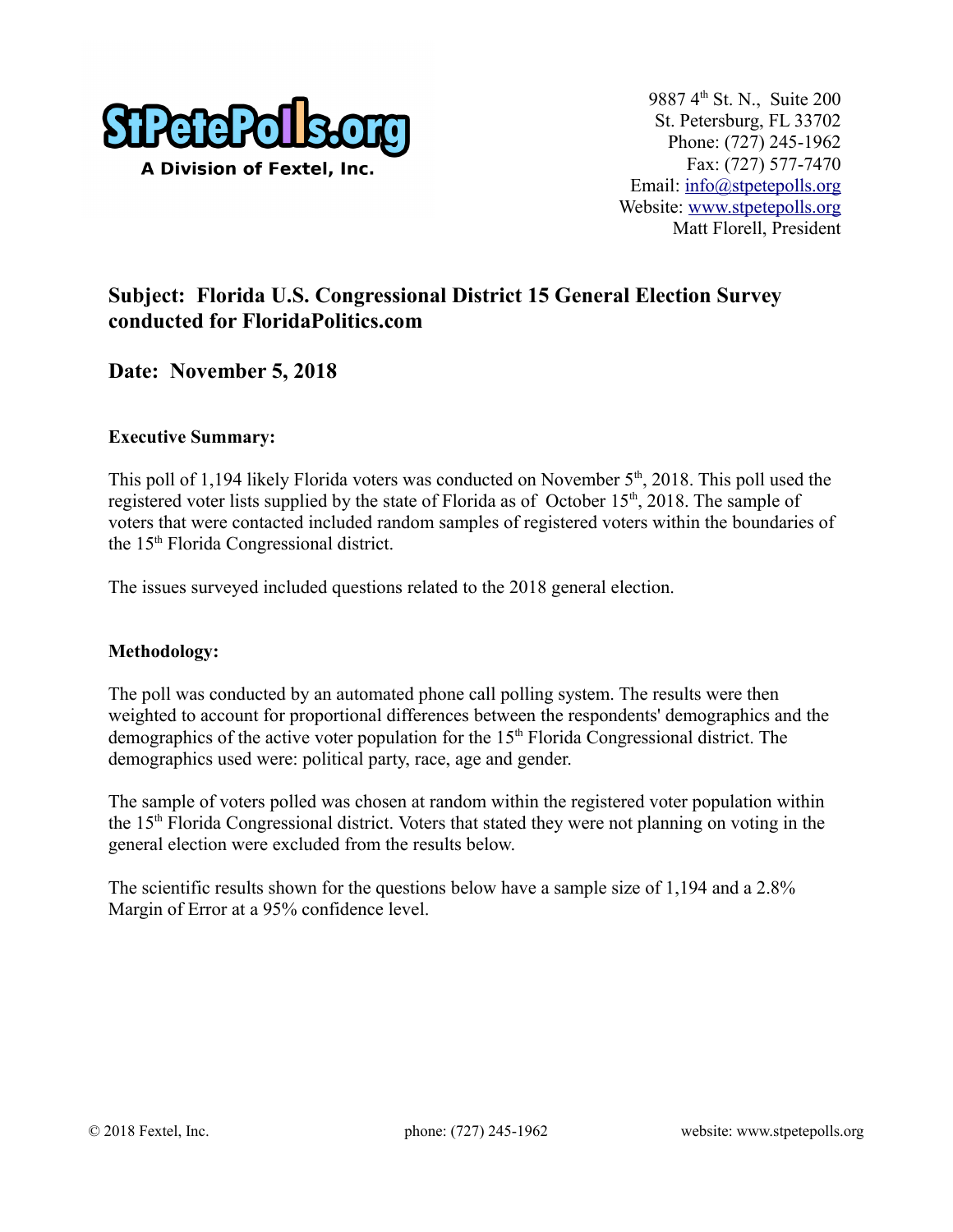### **Summary of Scientific Results:**

## **If the election for the US House of Representatives District 15 seat were held today, who would you vote for: Republican Ross Spano or Democrat Kristen Carlson?**

|                  | <b>TOTAL</b> | <b>ALREADY VOTED</b> | <b>PLAN TO VOTE</b> |
|------------------|--------------|----------------------|---------------------|
| Ross Spano:      | 46.2%        | 46.9%                | 44.9%               |
| Kristen Carlson: | 44.3%        | 47.2%                | 38.1%               |
| Undecided:       | 9.4%         | $5.9\%$              | 17.1%               |

#### **Have you already voted or do you plan to vote in the upcoming General Election?**

| Already voted: | 68.0% |
|----------------|-------|
| Plan to vote:  | 32.0% |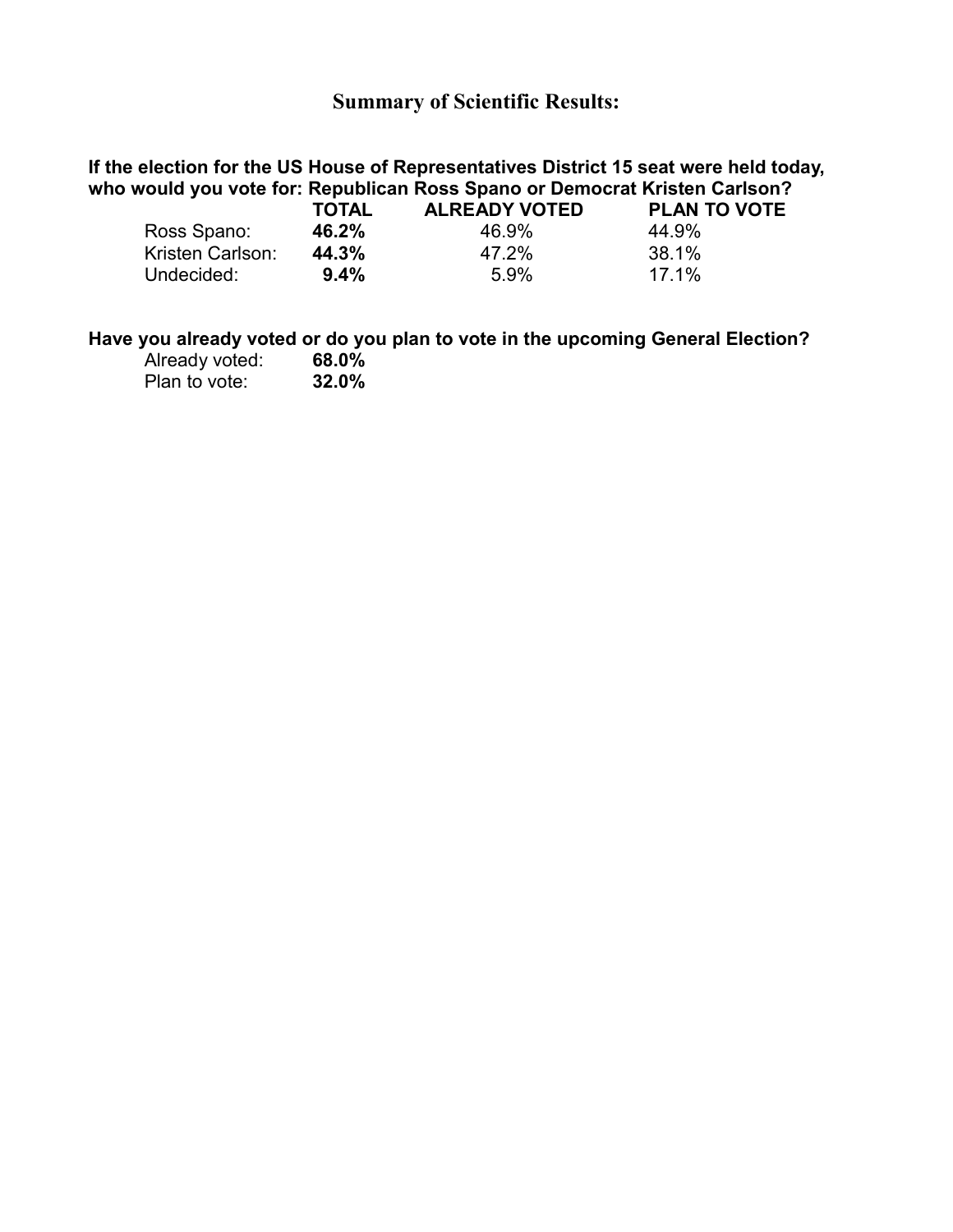### **Detailed Results with Demographic Breakdowns for Each Question:**

#### **If the election for the US House of Representatives District 15 seat were held today, who would you vote for: Republican Ross Spano or Democrat Kristen Carlson?**

| Ross Spano:      | 46.2% |
|------------------|-------|
| Kristen Carlson: | 44.3% |
| Undecided:       | 9.4%  |

Non-Weighted Results and Demographic Breakdowns:

| Spano:                                         | 46.2%                             |                                        |       |            |       |
|------------------------------------------------|-----------------------------------|----------------------------------------|-------|------------|-------|
| Carlson:                                       | 44.3%                             |                                        |       |            |       |
| Undecided:                                     | 9.5%                              |                                        |       |            |       |
| <b>Political Party Breakdown:</b>              |                                   |                                        |       |            |       |
|                                                | Democratic Party 434 responses    |                                        |       |            |       |
| Spano:                                         | 13.4%                             | Carlson:                               | 76.3% | Undecided: | 10.4% |
|                                                | Republican Party 474 responses    |                                        |       |            |       |
| Spano:                                         | 80.6%                             | Carlson:                               | 13.1% | Undecided: | 6.3%  |
|                                                | Independent Voter 286 responses   |                                        |       |            |       |
| Spano:                                         | 39.2%                             | Carlson:                               | 47.6% | Undecided: | 13.3% |
|                                                |                                   |                                        |       |            |       |
| Race Breakdown:                                | White, Not Hispanic 833 responses |                                        |       |            |       |
| Spano:                                         | 53.9%                             | Carlson:                               | 37.3% | Undecided: | 8.8%  |
|                                                | Black, Not Hispanic 152 responses |                                        |       |            |       |
| Spano:                                         | 13.8%                             | Carlson:                               | 74.3% | Undecided: | 11.8% |
|                                                |                                   | Asian or Pacific Islander 24 responses |       |            |       |
| Spano:                                         | 25.0%                             | Carlson:                               | 50.0% | Undecided: | 25.0% |
|                                                | Hispanic 125 responses            |                                        |       |            |       |
| Spano:                                         | 40.8%                             | Carlson:                               | 50.4% | Undecided: | 8.8%  |
|                                                | Other or Unknown 60 responses     |                                        |       |            |       |
| Spano:                                         | 41.7%                             | Carlson:                               | 50.0% | Undecided: | 8.3%  |
|                                                |                                   |                                        |       |            |       |
| <b>Gender Breakdown:</b><br>Male 532 responses |                                   |                                        |       |            |       |
| Spano:                                         | 50.4%                             | Carlson:                               | 40.4% | Undecided: | 9.2%  |
|                                                | Female 644 responses              |                                        |       |            |       |
| Spano:                                         | 42.9%                             | Carlson:                               | 47.7% | Undecided: | 9.5%  |
|                                                |                                   |                                        |       |            |       |
| Age Breakdown:                                 |                                   |                                        |       |            |       |
| Spano:                                         | 18 to 29 119 responses<br>43.7%   | Carlson:                               | 47.1% | Undecided: | 9.2%  |
|                                                |                                   |                                        |       |            |       |
|                                                | 30 to 49 389 responses            |                                        |       |            |       |
| Spano:                                         | 41.9%                             | Carlson:                               | 47.0% | Undecided: | 11.1% |
|                                                | 50 to 69 456 responses            |                                        |       |            |       |
| Spano:                                         | 46.7%                             | Carlson:                               | 43.2% | Undecided: | 10.1% |
|                                                | 70 and up 230 responses           |                                        |       |            |       |
| Spano:                                         | 53.9%                             | Carlson:                               | 40.4% | Undecided: | 5.7%  |